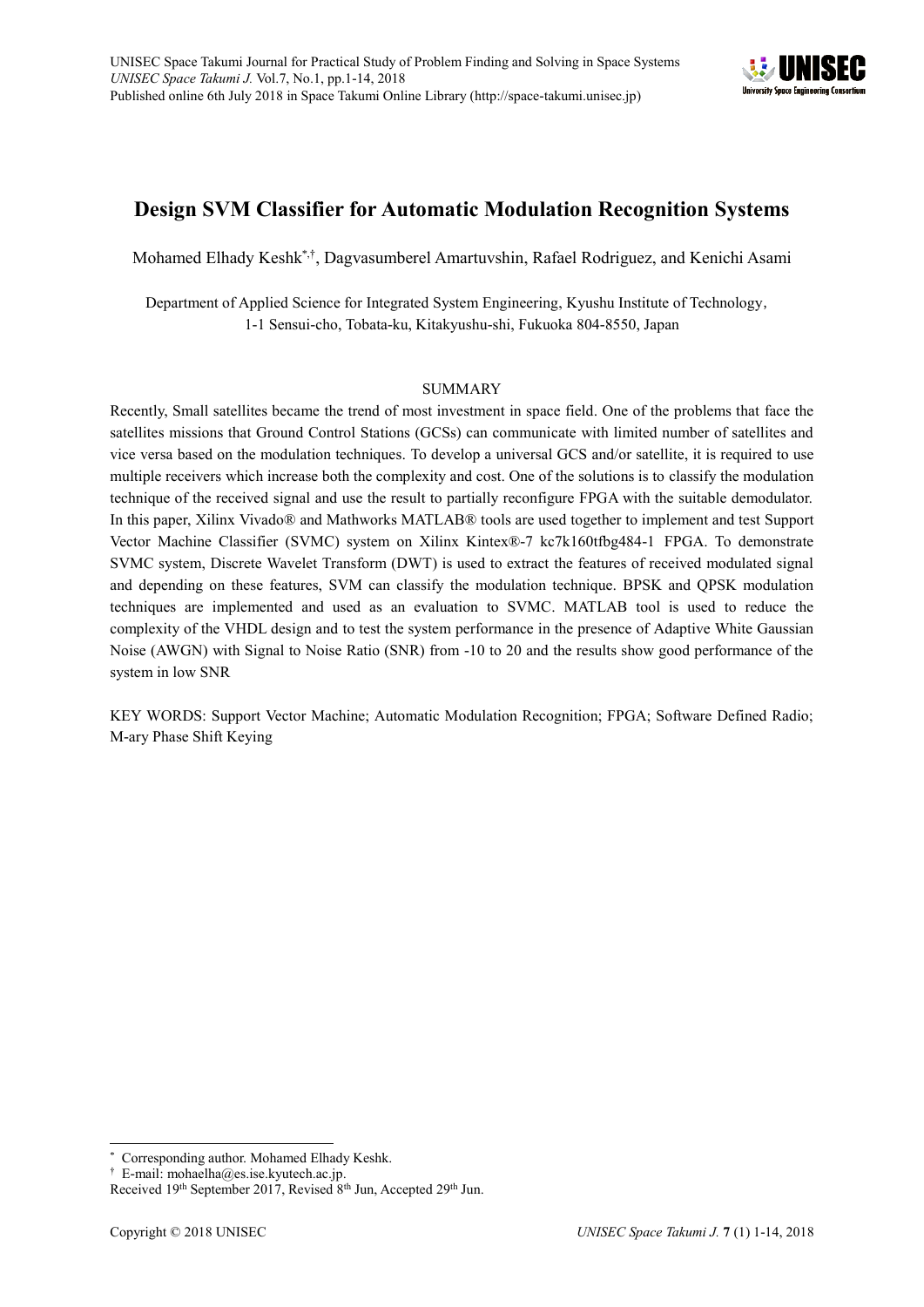## NOMENCLATURE

| SVM bias                               |                                         |
|----------------------------------------|-----------------------------------------|
| classification function<br>g(x)<br>$=$ |                                         |
| $K(X_i, X_j) =$<br>kernel function     |                                         |
| normal to hyperplane<br>W<br>$=$       |                                         |
| $X_i$<br>support vectors<br>$=$        |                                         |
| extracted features<br>$X_i$<br>$=$     |                                         |
| $=$<br>$\sigma$                        | Sigma parameter of radial base function |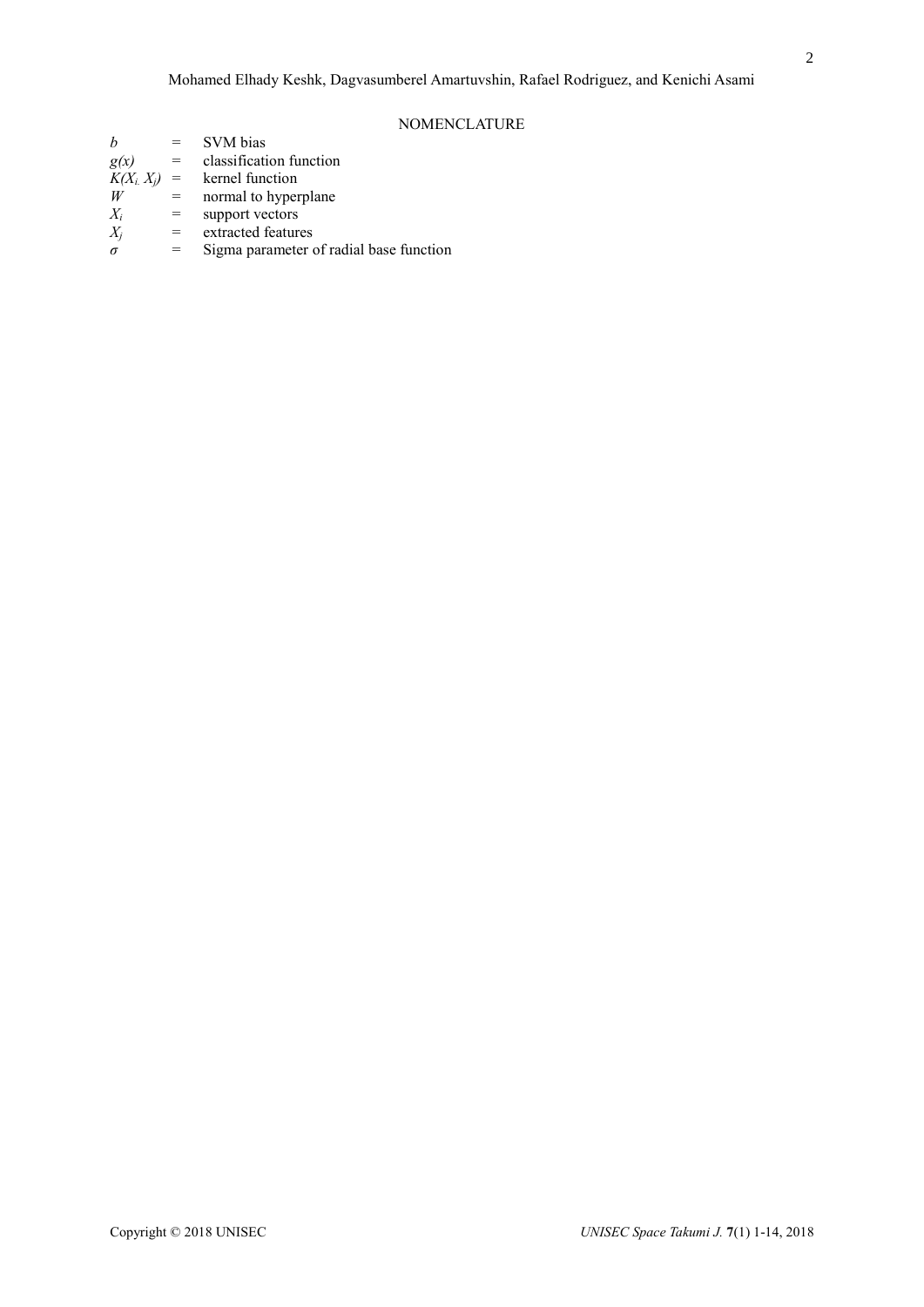## **1. INTRODUCTION**

Most of Ground Control Stations (GCSs) communicate with limited number of satellites. One of the reasons can be described as not all the satellites use the same modulation techniques. Which means, to have a GCS capable of communicating with satellites of different modulation techniques, this GCS should have all the corresponding demodulators. i.e., GCS should have many transceivers which increase the complexity and the cost of that GCS. And to have a satellite that can communicate with different GCSs (especially for satellite cooperation projects), so this satellite should have many transceivers inside and this is difficult and increases the complexity and cost of the satellite. One of the solutions is the implementation of a classifier for Automatic Modulation Recognition (AMR) of the received signal.

AMR is the classification of the received modulation signal. i.e., it has to identify the modulation scheme and type of received signal it is considered the intermediate stage between detection and demodulation stages of a communication system. AMR is the key role in the implementation of advanced wireless communication system especially for satellite communication system.

Two famous approaches are used to implement the classifier of received modulated signals; the Decision-Theoretic (DT) approach based on likelihood function, and the Pattern Recognition (PR) approach based on extracting unique measurable values (features) of the signal [1]. DT approach based on multiple hypothesis testing and has high performance in terms of correct classification percentage (optimal) but the drawbacks of this approach are high computational complexity which leads to that the classifier is impractical, and the sensitivity to impairments as frequency and phase offset. On the other hand, PR approach based on pattern matching and is suboptimal, simple to implement, and robust.

Classification system based on features that extracted from different modulations using Stockwell- transform and classified using different classification techniques such as Artificial Neural Network (ANN) and SVM has studied in [1]. AMR system is implemented using DWT to extract the transient characteristics of the modulation and based on a threshold value; and the modulation type is being recognized [2]. Two stages AMR system is implemented using energy detection (spectrum sensing) and modulation classification stages, and Principle Component Analysis (PCA) and ANN were used for the classification stage [3]. A classification system is implemented using predefined templates in Wavelet Domain (WD) stored in receiver side for several modulations which has been generated using DWT then matching these templates with the one initiated during real-time [4]. New technique using 8PSK demodulator output as features extraction and bayes classifier for classification [5]. Cumulants and ANN are used for features extraction and classification in AMR system [6]. Other studies using features extracted from FFT then compare them with some threshold values to make the decision [7], and using higher order cumulants as features and K- Nearest Neighbor as a classifier [8].

In this paper, SVM classifier (SVMC) in AMR system is described. SVMC is implemented using Vivado 2015.2, MATLAB r2015b, and applied on Kintex-7 FPGA kit. SVMC consists of two modules; features extraction (using DWT), and classification (using SVM) modules. DWT is used for extracting the features of M-ary Phase Shift Keying (MPSK) signal, and for classification, SVM is used as a binary classifier. MATLAB tool has an important role in the implementation of the design. MATLAB tool helps Vivado tool in implementing SVMC design with less resources and low power consumption. To evaluate the performance of SVMC, Modulation Signal Generator (MSG) is implemented to proof the concept and performance of SVMC it is required to generate two phase shift keying modulations, BPSK and QPSK which are used in satellite communication system. Then these modulation signals will act as the input to the classifier to test the classifier performance

This paper is organized as follows, section 2 introduces the principle of the SVMC system, section 3 describes VHDL based SVMC design, section 4 describes presents the simulations and results. Section 5, concludes the paper. Section 6, describes future work.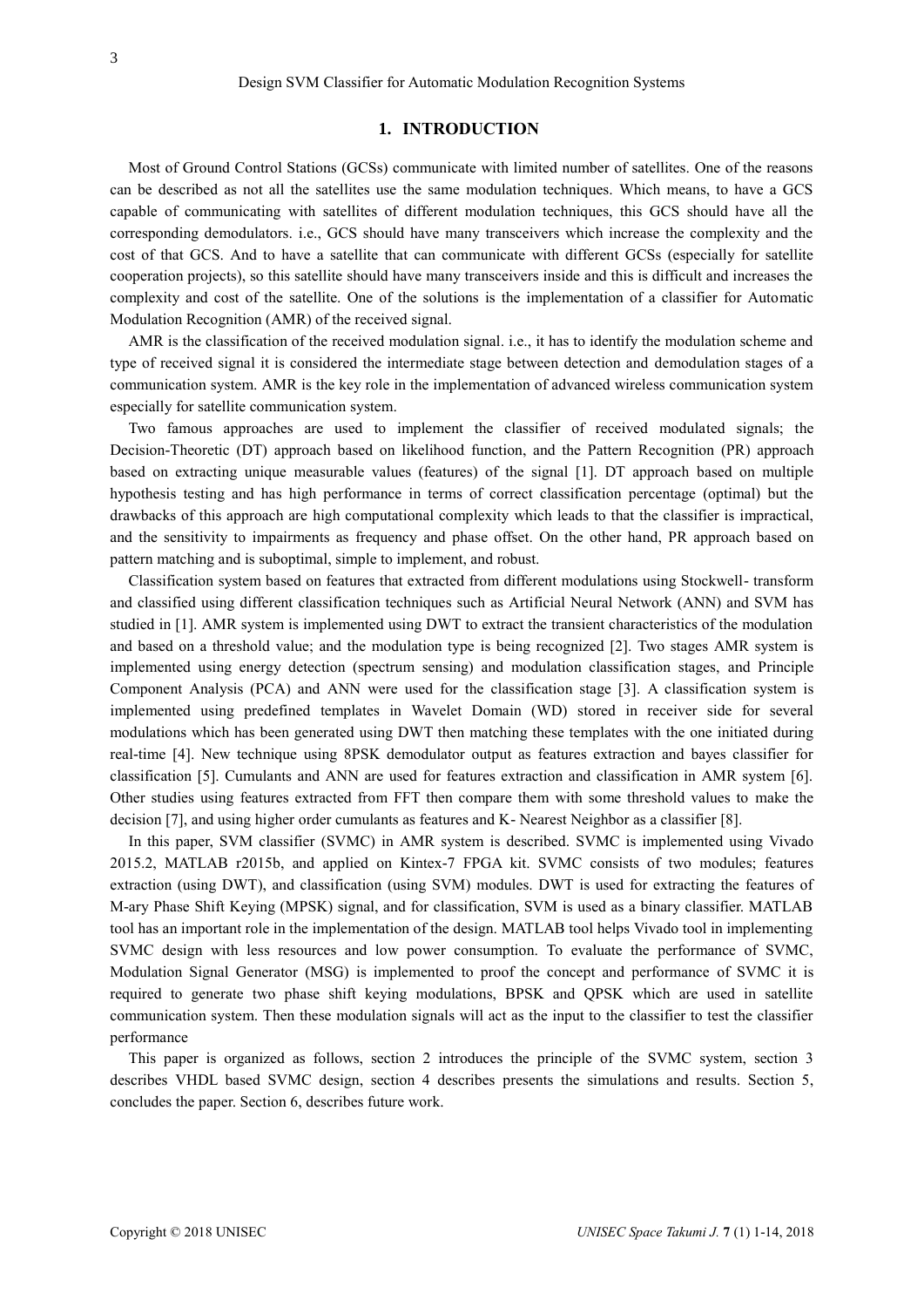#### **2. SVMC SYSTEM PRINCIPLE**

SVMC consists of 3 stages of DWT and SVM modules. Received modulated signal is passed through 3 stages of DWT to extract the features of the modulations technique and these features will be classified by SVM module to generate the classification decision. Implementation of a SVM on FPGA increases the complexity of the design, so MATLAB tool will be used to reduce this complexity by implement training stage of SVM then providing VHDL design with necessary parameters to implement the classification function without the need to implement full SVM system (training and classification) on FPGA. According to the classification decision, the received modulated signal will be known. The dotted lines mean that operations are done offline. Fig.1 shows SVMC principle.



**Figure 1 SVMC Principle**

#### **3. VHDL BASED SVMC DESIGN**

SVMC module is implemented in the receiver module of a communication system. SVMC module consists of two modules; features extraction module and classification module. Where a received M-PSK signal is the input to DWT features extraction module and the output of this module feeds the input of the classifier to obtain the classification decision to know which M-PSK signal type is received.

#### **3.1. DWT Module**

 Implementation of DWT module is required three stages of DWT to extract features of the BPSK and QPSK modulated signals. As the number of stages increases, less number of features represents the modulated signal as seen in Fig. 2 [2]. According to this paper purpose, it is not practical to implement the whole blocks in Fig. 2, just the colored path is required to obtain the DWT coefficients (features) as seen in Fig.2.

 To implement DWT, three stages of Finite Impulse Response (FIR) IP core filter are used as seen in Fig. 3.Two LPF filters followed by one HPF with decimation of 2 are required to obtain the required level of DWT features. The implementation of complete DWT system is mandatory for reconstruction of images in imaging processing projects. Filter coefficients are obtained from MATLAB tool according to the type of the wavelet type. In this paper, daubechies wavelet type (db5) is used. After obtaining the coefficients from MATLAB tool, the filters become ready to extract the features.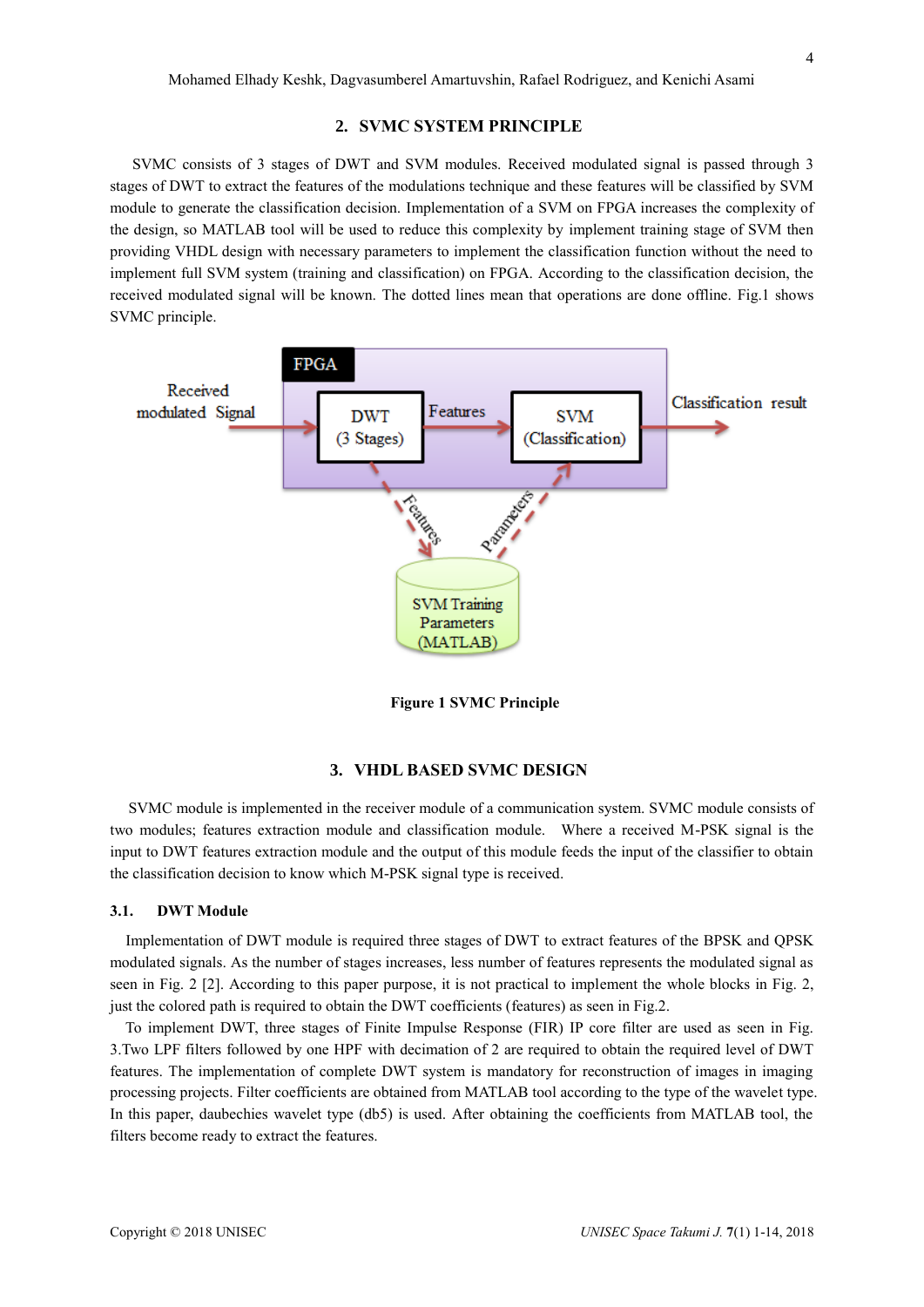

**Figure 2 Three Stages of DWT**



**Figure 3 Implementation of DWT Stages using FIR**

#### **3.2. SVM Module**

The extracted features from the previous stage are the input of SVM module. Implementation of the two stages of SVM (Training and classification stages) into Kintex-7 FPGA consumes a lot of resources and therefore increases the power consumption. So the efficient way to overcome this problem is to using MATLAB tool to train the classifier with the extracted features (offline training) then SVM parameters can be obtained from the training results of MATLAB tool to construct the classifier to classify the modulation in run time on FPGA using VHDL code.

 SVM is one of the classifiers that used in classification process. The first objective of SVM is to maximize the margin between the closest data points of two different classes. The second objective is to be sure that all data points belong to their correct classes. SVM classifies the points from two linearly separable sets in two classes by solving a quadratic optimization problem in order to find the optimal separating hyper-plane between these two classes, Where it can classify data points from two linearly separable sets into their corresponding classes, also expanded to be used for the nonlinear cases by transforming the input data into a nonlinear space using Kernel functions [9]. Mapping function  $\Phi$  (.) is considered dot product that transforms nonlinear classification problems from input space to linear features space (separable problem) where the classification can become easier as seen in Fig. 4 [10].



**Figure 4 Kernel Function Transformations**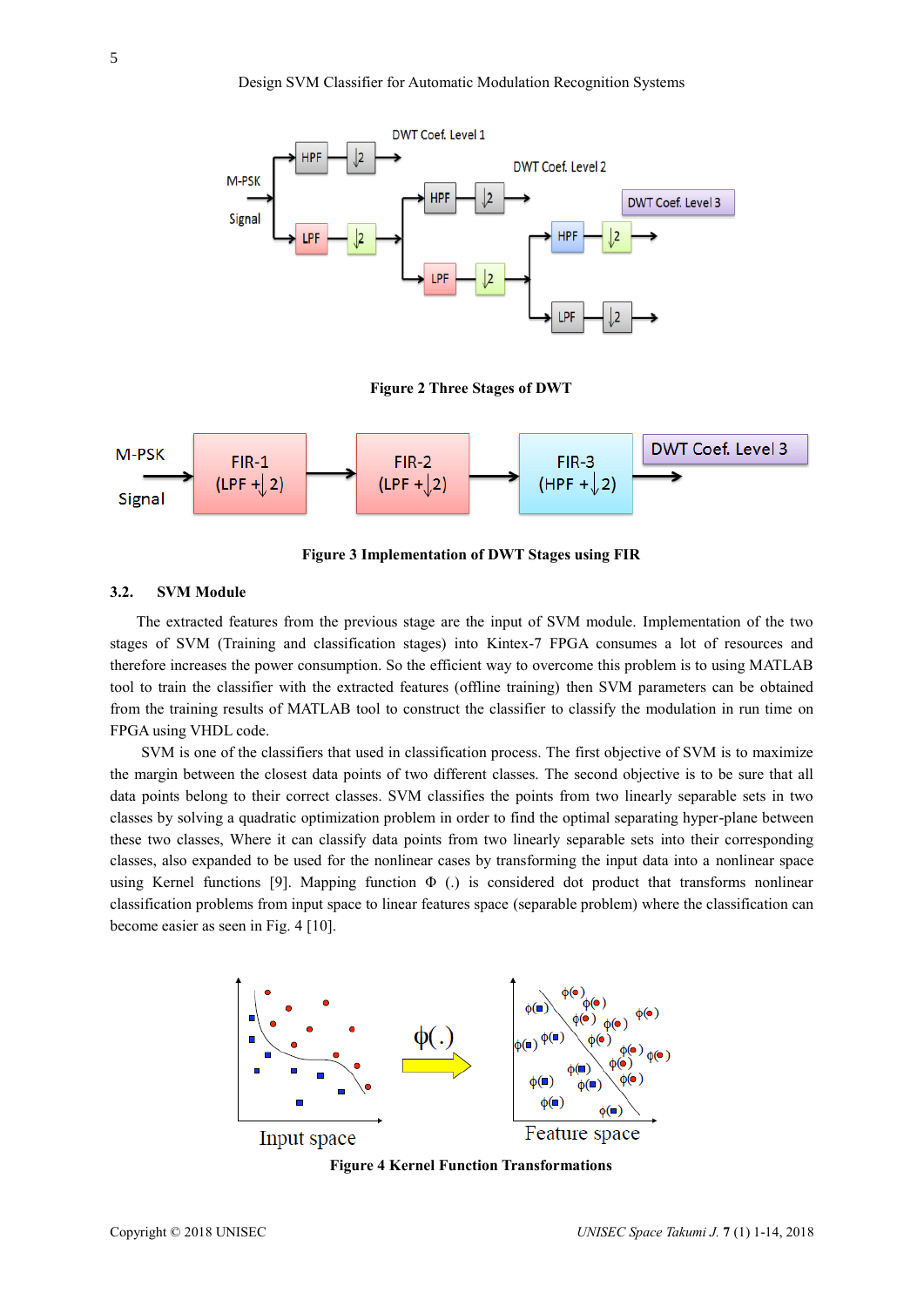SVM classification equation for nonlinear classification problems can be expressed mathematically as in Eq. 1 [9, 10].

$$
g(X_j) = W. K(X_i, X_j) + b \tag{1}
$$

Where  $g(X_i)$  is the classification function, W (weight vector) is the normal to hyper plane, K  $(X_i, X_i)$  is Kernel function,  $X_i$  is a support vectors vector,  $X_i$  is the data point (features) vector, b is the bias and it is a scaler quantity.

SVM module is used to classify the extracted features from received digital modulated signal into two classes; BPSK class and QPSK class. Before the classification, offline training process has to be implemented using MATLAB r2015b tool to train SVM on the extracted features from DWT to label these features with the correct class. The purpose of implementing this process in MATLAB is to obtain the required parameters for the classifier in SVM module which reduces the complexity of AMR system.

To classify BPSK and QPSK modulation it is required to select the proper kernel function that gives the best classification accuracy, many tests have done on the available kernel function with the extracted features, and the one with highest accuracy will be used.

Four different kernel functions have been selected and tested using MATLAB r2015b Tool using svmtrain and svmclassify functions. These kernel functions are Linear, Quadratic, Polynomial, and Radial Base Function (RBF) as shown in Table 1.

Selection of a kernel function depends on the accuracy of each one. RBF kernel function is selected to be the suitable kernel function because of its high classification accuracy with respect to the others kernel functions as described in section 5.

| <b>Kernel Function</b> | Equation                |
|------------------------|-------------------------|
| Linear                 | $Xi \cdot Xj$           |
| <b>Ouadratic</b>       | $((Xi \cdot Xj) + 1)$   |
| Polynomial             | $((Xi \cdot Xj) + 1)^d$ |
| Radial Base Function   | $\ x_i - x_i\ ^2$       |

**Table 1: Kernel Functions Equations**

After the selection of kernel function that will be used in SVM module, the SVM module can be implemented. The implemented architecture of SVM module is based classification equation as in Eq. 1 and on the selected kernel function as in Table 1.

According to Eq. 1, RBF can be described as combination of several blocks; each block performs sub function of RBF kernel function. To implement RBF kernel in VHDL it is required to have subtraction, multiplication, and division functions in addition to exponential LUT as seen in Fig. 5 Where SVs are the support vectors that obtained from the training process using MATLAB tool and features are the output of DWT module. To reduce the complexity of exponential function and to save FPGA resources, a LUT is used instead of implementing exponential function. Sigma Parameter (σ) determines the width of well-known bell shape of the RBF. The larger  $\sigma$  the narrower the bell shape of RBF. The value of  $\sigma$  should achieves that the influence region of selected support vectors should include the whole training set.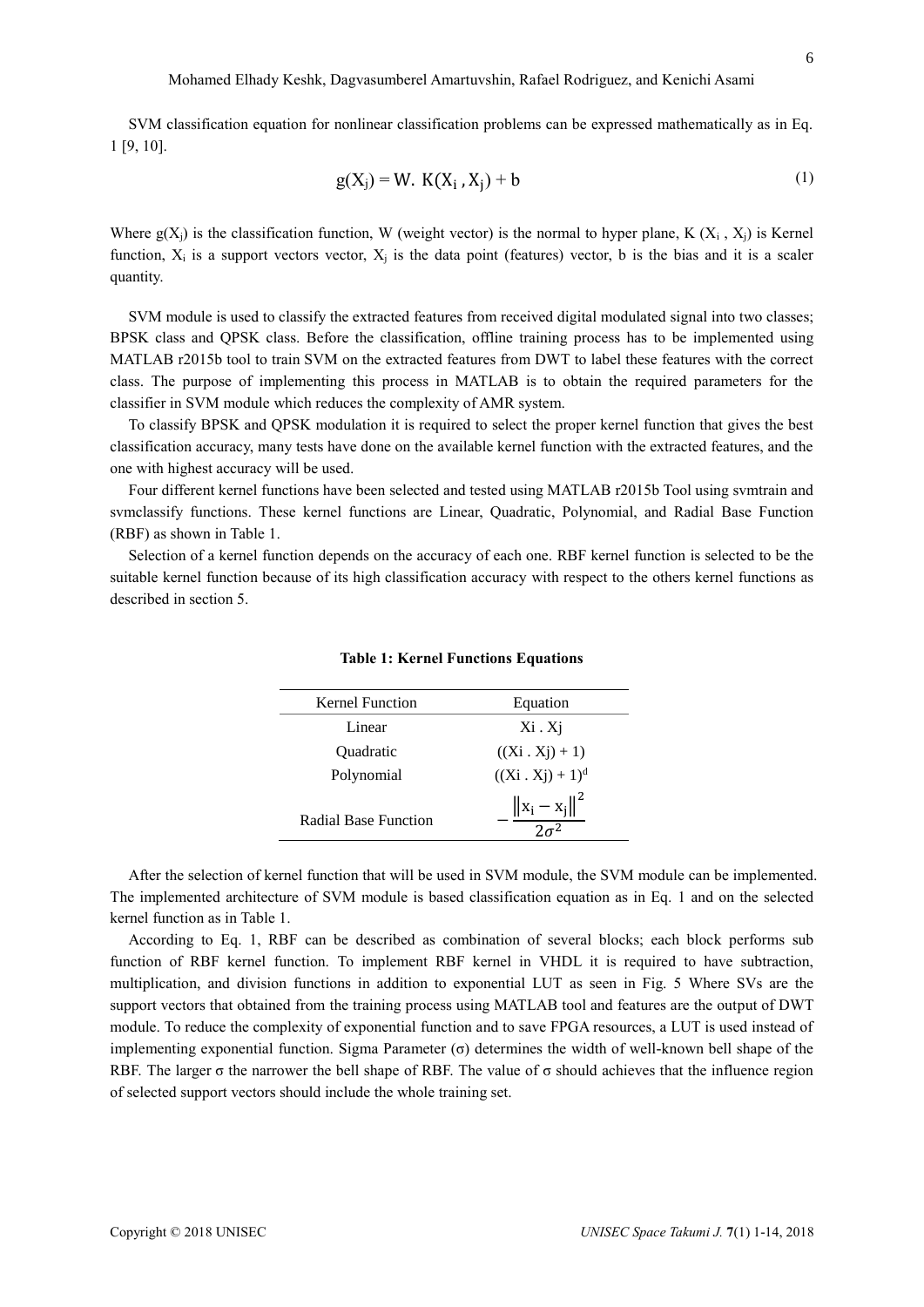

**Figure 5 RBF Block Diagram**

After implementing RBF function, the classification function (Eq. 1) can be implemented as seen in Fig. 6 where SVM Alphas and bias are obtained during the training process and stored into FPGA design. To get the classification decision, a comparison between the classification function result and zero (0), if the result is greater than 0 the decision is BPSK class and if else the decision is QPSK class.



**Figure 6 Classification Equation Block Diagram**

The SVM module structure consists of subtraction, square, division, multiplication, addition, and comparison processing units. Fixed point functions are implemented in FPGA to perform functions of all the processing units.

Support Vectors (SVs) that are obtained from SVM training data using MATLAB, are stored into Look-up Table (LUT) into FPGA design to be used in the classification process. Features from DWT are subtracted from SVs then the results are squared then divided by  $2\sigma^2$  ( $\sigma$  parameter has been selected to be 0.3); next the results are sent to exponential LUT to calculate RBF output. The result from RBF is multiplied by SVM Alpha parameters, which are obtained from SVM training data using MATLAB and stored in Look-up Table (LUT) into FPGA design, then the result is added to the bias constant and the output is compared with a threshold value to classify the received modulated signal as BPSK or QPSK signal as seen in Fig. 7.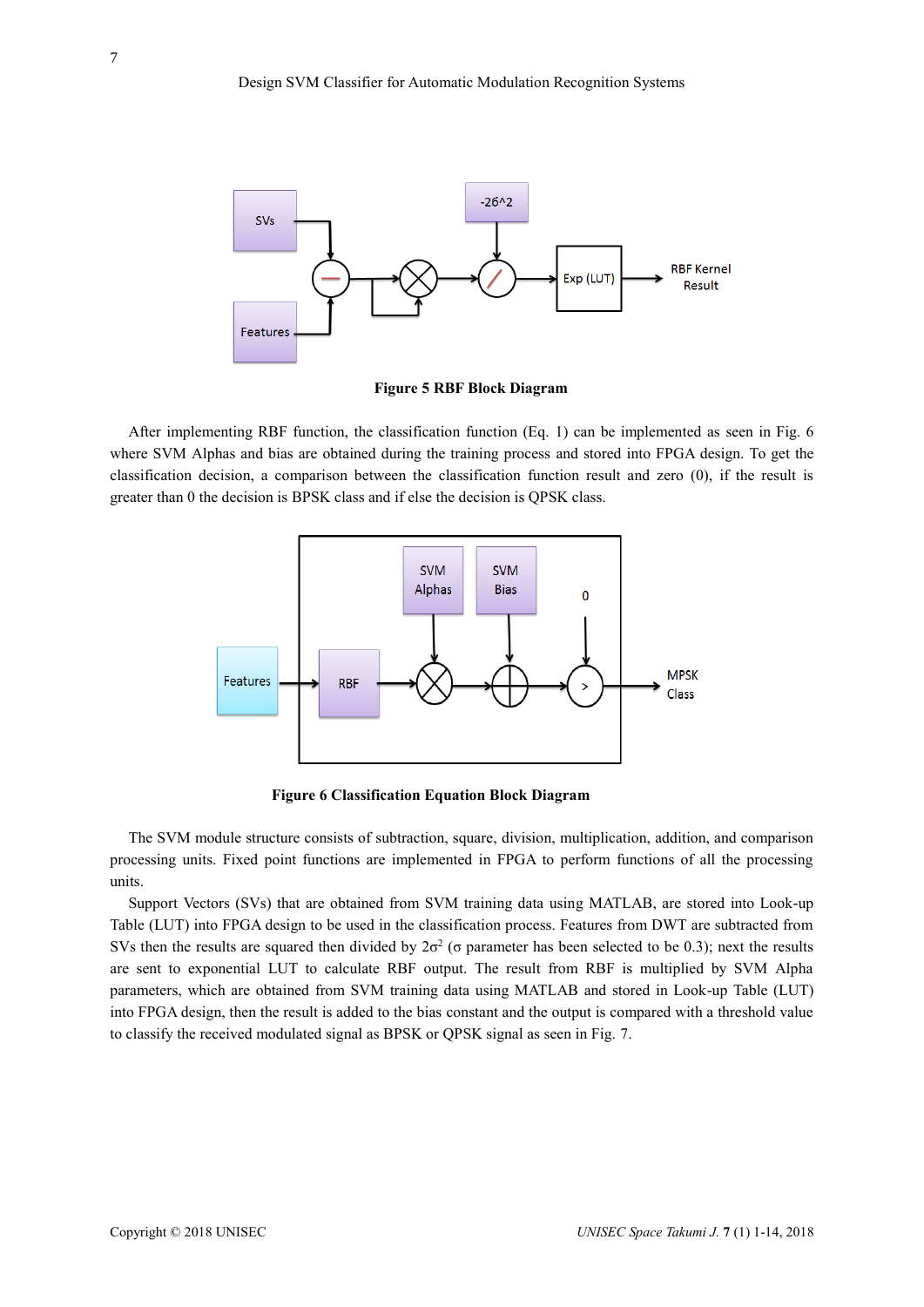

**Figure 7 SVM Module Architecture Block Diagram**

# **4. SIMULATION AND RESULTS**

Using both Vivado 2015.4 and MATLAB r2015b tools to design SVMC system reduces FPGA power consumption and resources utilization by reducing the complexity of the design. Complex calculation can be performed within MATLAB tool and just the results or some parameters can be used within the designed system on FPGA using VHDL code.

The selection of SVM kernel function is based on the test results obtained from MATLAB r2015b tool by testing different kernel function with the extracted DWT features and comparing the accuracy of them with each other. The comparison result is described as shown in Table 2 and Fig. 8. To perform this test, the features that are extracted from DWT from both BPSK and QPSK are saved into text file during run time using VHDL code. Then MATLAB will load the features file and create a matrix for these features. After that MATLAB have to assign each modulation type to a class. i.e., features that are extracted from BPSK will assign to +1 class and that from QPSK will assign to -1 class. Then these features will be divided into two groups one for train SVM and the other for the testing using svmtrain and svmclassify functions. The results of svmclassify function shows that RBF with sigma parameter of 0.3 has high accuracy than the other functions because it uses radial (nonlinear) separator to solve the optimization problem so it can make boundaries between green circles (QPSK features) and red circles (BPSK features) but the others failed to classify between BPSK and QPSK features because they uses linear separators. According to Table 2 and Fig. 8, RBF is selected to be the kernel function for the SVM.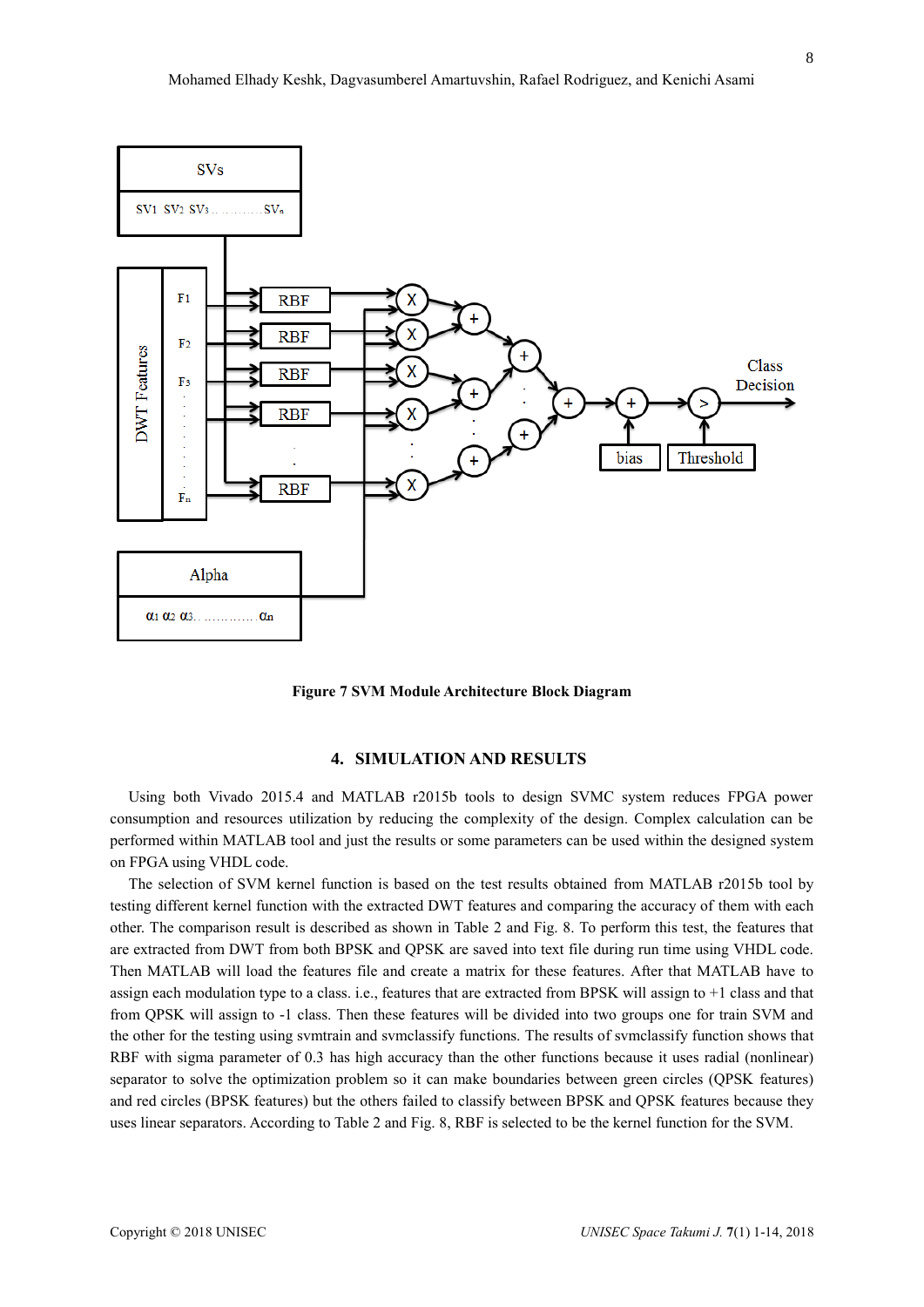| <b>Kernel Function</b> | Accuracy $(\% )$ |
|------------------------|------------------|
| Linear                 | 50.5             |
| Quadratic              | 61.66            |
| Polynomial             | 72.70            |
| Radial Base Function   | 94 44            |



**Table 2 Comparison among Different kernel Functions** 

**Figure 8 Kernel Functions Comparison Result.**

 To evaluate SVMC designed system, a Modulation Signal Generator (MSG) module is used. MSG evaluate SVMC by simulating the MPSK (BPSK and QPSK) received modulated signal and this modulated signal is the input to SVMC. MSG consists of phase generator, multiplexer, serial data generator and serial to parallel modules. Phase generator generates four sinewave signals with deferent phases 0, 90, 180, 270, using NCO principle. Based on MPSK selector value (user input switch) one of MPSK modulated signals (BPSK or QPSK) will be generated from the multiplexer. Based on BPSK and QPSK phase selectors values, one of the

9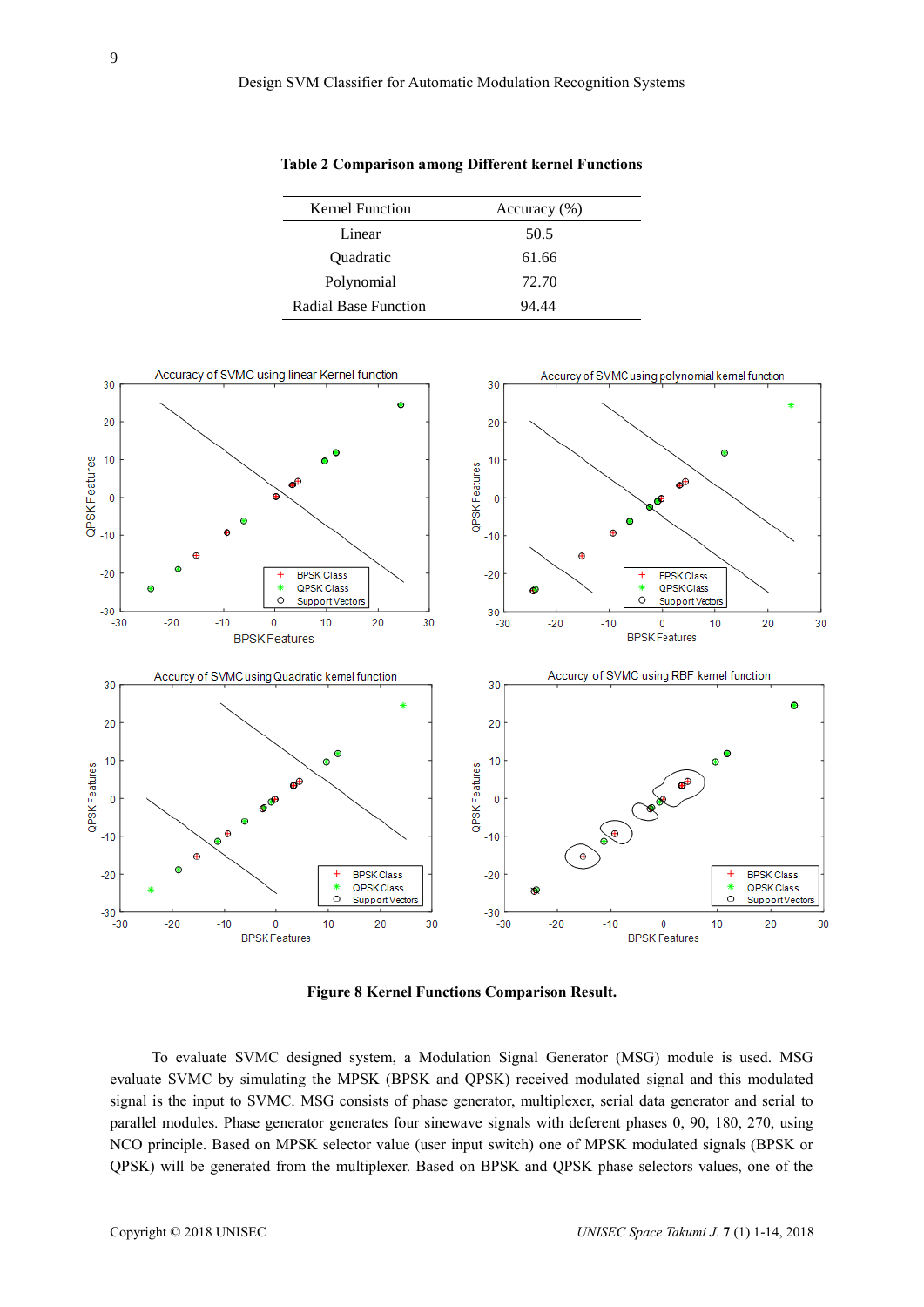phase generator output signals will be selected as an input to the multiplexer. The output from the multiplexer (modulated signal) will be the input to SVMC system as shown in Fig.9. Phase generator generates four sinewaves with different phases 0, 90, 180, and 270 using NCO principle. See Fig.10.



**Figure 9 Evaluation and SVMC System Block Diagram**



#### **Figure 10 Phase Generator Module Block Diagram**

The value of the output frequency  $(f_{out})$  of phase generator determines NCO parameters; phase accumulator capacity, the phase step between each sample of the sinewave samples in LUT, and operating clock frequency. The mathematical representation of NCO module to determine the parameters of phase generation module is in Eq. (2). Based on phase offset value, four sinewaves of different phases 0, 90, 180, and 270 will be generated.

$$
f_{out} = \frac{\text{Sinewave Step} \times \text{Clock Frequency}}{\text{Accumulator Capacity}}
$$
 (2)

The simulation result of the implemented classification system using SVM is as seen in Fig. 11.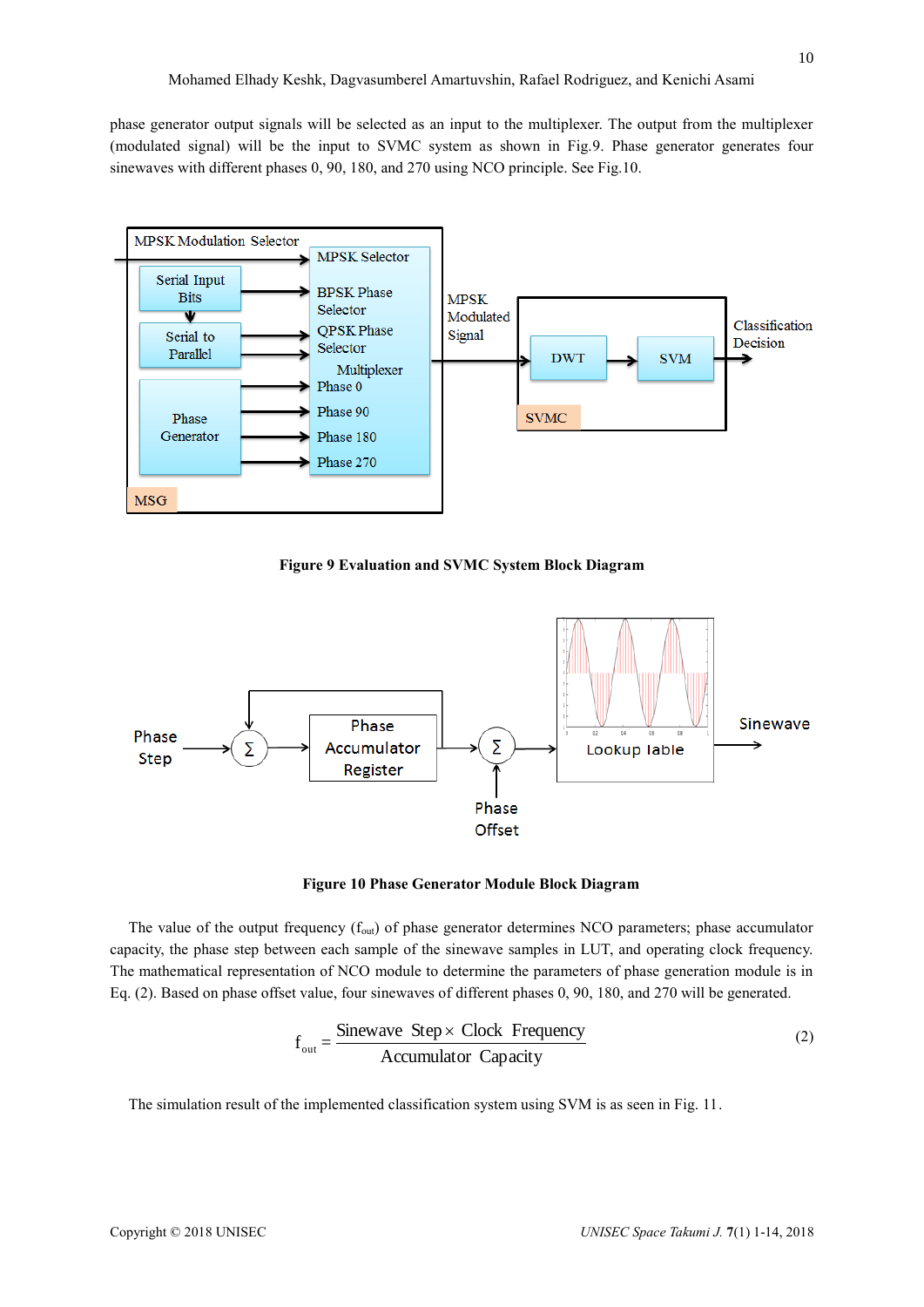

**Figure 11 Classification Decision Timing.**

The elapsed time from changing the switching key on the board to the classification decision result is about 8.2 ns, and the time that taken by the SVM module to get the classification decision is 2 ns.

For small satellites, it is important to implement the classifier system with less power consumption and resources utilization as shown in Table 3 and Fig. 12.

| Resource     | Utilization | Available | Utilization% |
|--------------|-------------|-----------|--------------|
| FF           | 1,215       | 202,800   | 0.60         |
| <b>LUT</b>   | 1,309       | 101,400   | 1.92         |
| Memory LUT   | 132         | 35,000    | 0.38         |
| $1/O$        | 5           | 285       | 1.75         |
| <b>DSP48</b> | 42          | 600       | 7.00         |
| <b>BUFG</b>  | 4           | 32        | 12.50        |
| MMCM         |             | 8         | 12.50        |

|  | <b>Table 3: Resources Utilization</b> |  |
|--|---------------------------------------|--|
|--|---------------------------------------|--|



**Figure 12: Classifier System Power Consumption.**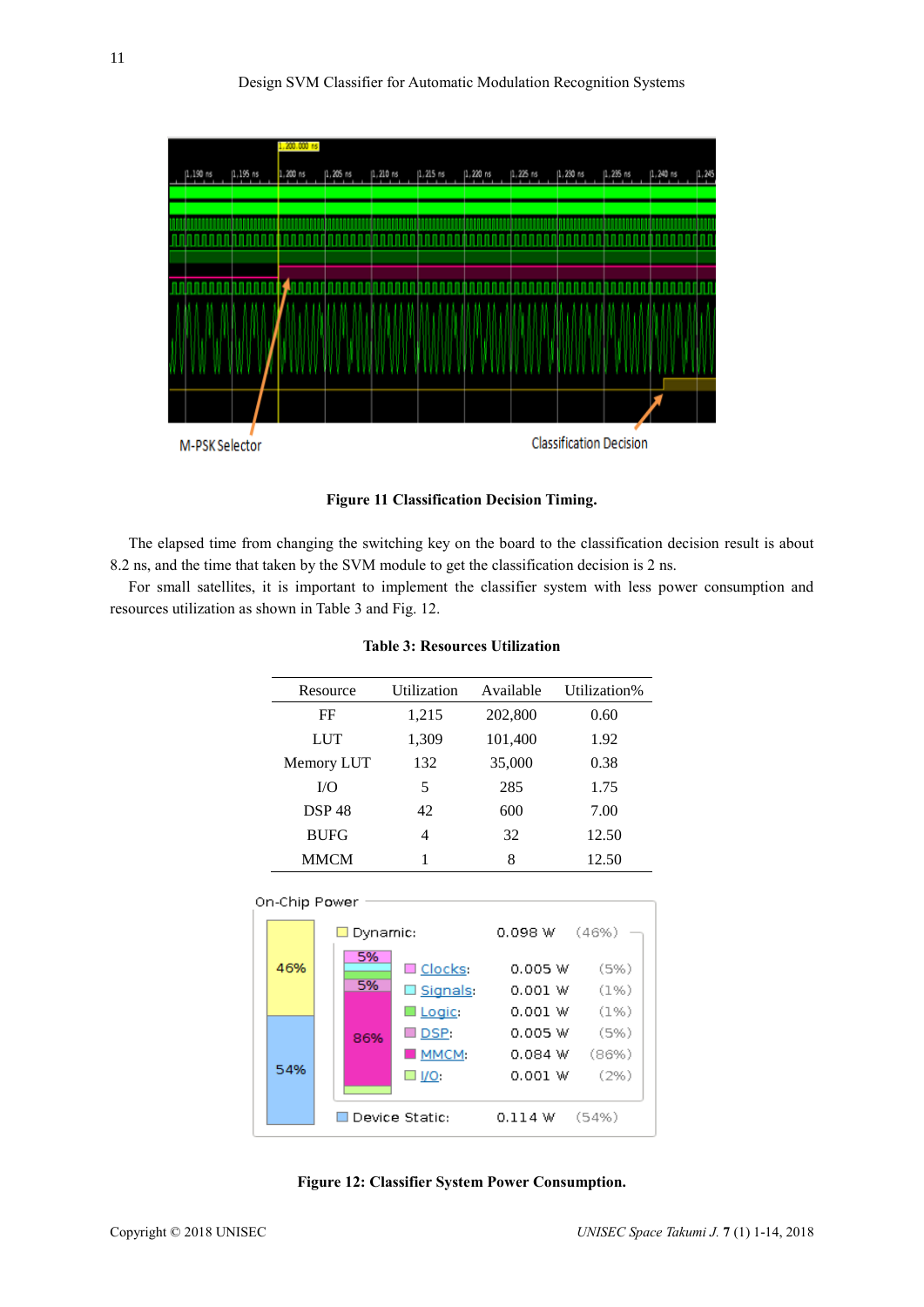From Fig. 12, the total power of the whole classifier system is the summation of device static power and dynamic power which is equal 212 mW. So, it can be used for small satellite applications.

Using MATLAB, 100 features of BPSK and QPSK modulations are used to test the performance of AMR system, 4 trials have been applied on 100 features for each modulation technique (for each SNR value) are used to determine the recognition rate of both modulations in the presence of AWGN with SNR from -10 to 20 dB. MATLAB tool can be used to simulate AWGN that can affect received modulated signal at receiver. In that case, MATLAB performs two stages; first stage, MATLAB loads the features file and applying SVM training on the features with the addition of random number. Second stage, MATLAB applies AWGN to modulated data then extracts the features using the same stages and parameters of DWT then applying SVM classification stage then from the result recognition rate can be calculated. Second stage performs in loop to apply different values of SNR from -10 to 20 dB.

The recognition rate can be determined by the following equation Eq. (3).

Reognition Rate (RR) = 
$$
\frac{\text{Number of correct recognition trials}}{\text{Number of total trials}}
$$
 (3)

The results are compared to previous studied as written in Ref. section to evaluate the performance of the classifier system as shown in Table [4, 5].

| <b>BPSK</b>    |             |            |                      |                      |                      |         |                   |
|----------------|-------------|------------|----------------------|----------------------|----------------------|---------|-------------------|
| <b>Studies</b> | $-10$<br>dB | $-5$<br>dB | $\overline{0}$<br>dB | $\overline{2}$<br>dB | $\overline{4}$<br>dB | 8<br>dB | 10dB              |
| $[1]$          | 98.8        | 99.9       | 98                   |                      | 100                  |         |                   |
| $[2]$          | 98          |            |                      |                      |                      |         | 100<br>(at 30 dB) |
| $[3]$          |             |            |                      | 91                   |                      | 100     | 100               |
| $[4]$          |             |            | 86.3                 |                      | 93                   | 98.2    | 100<br>(at 15 dB) |
| $[11]$         |             |            | 98                   | 100                  | 100                  | 100     | 100               |
| <b>SVMC</b>    | 98.7        | 99.8       | 100                  | 100                  | 100                  | 100     | 100               |

**Table 4: Comparison between Classifier System and other studies for BPSK**

**Table 5: Comparison between Classifier System and other studies for QPSK**

| <b>QPSK</b>    |                |              |                      |                      |                      |                  |                   |
|----------------|----------------|--------------|----------------------|----------------------|----------------------|------------------|-------------------|
| <b>Studies</b> | $-10$<br>dB    | $-5$<br>dB   | $\overline{0}$<br>dB | $\overline{2}$<br>dB | $\overline{4}$<br>dB | 8 dB             | 10dB              |
| $[3]$          |                |              |                      | 84                   |                      | 96               | 100<br>(at 15 dB) |
| $[4]$          |                | -            | 85.1                 |                      | 92.8                 | 97.3             | 100<br>(at 20 dB) |
| $[5]$          |                |              | 1                    | $\overline{a}$       | 98.5                 |                  | 97.4              |
| [6]            | $\overline{0}$ |              | $\boldsymbol{0}$     | $\boldsymbol{0}$     | 47                   | 100<br>(at 6 dB) | 100               |
| $[11]$         |                |              | 50                   | 79                   | 80                   | 86               | 84.5              |
| <b>SVMC</b>    | $\mathbf{0}$   | $\mathbf{1}$ | 18                   | 47                   | 70                   | 94.5             | 100               |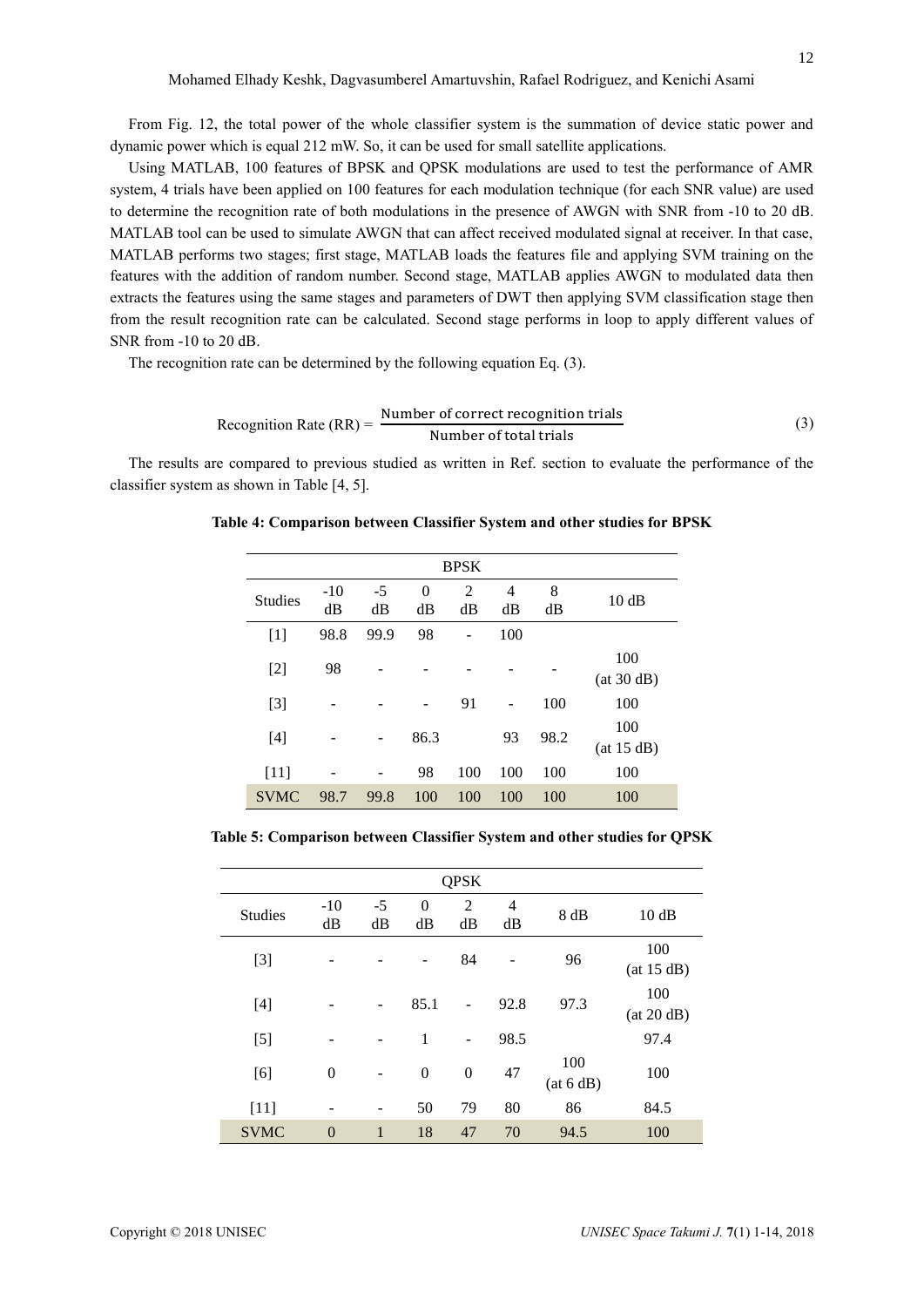#### **5. CONCLUSION**

Recently, digital modulated signal classification systems are used in military and civilian application. Because of the rabid development of space technology and the increment of cooperation projects in space field, it is required to have GCSs that are capable of recognize all of the modulation techniques and communicate with different satellites (and vice versa) with less complexity and low cost especially it can have a great effect on the future of space communication systems. One of solution is to implement a system that can classify different types of modulation techniques of the received signal which leads to demodulate it by reconfigure a part of FPGA design with the corresponding demodulator using the same configuration without the need for using many Receivers or increase the complexity of the communication system.

For more flexibility in satellite communication system and to overcome communication link problem, one of the solutions is the implementation of SVMC. In this paper, SVMC system is implemented using Vivado 2015.2 and Kintex-7 FPGA kit. SVMC system consists of two modules; DWT module as features extractor, and SVM module as a binary classifier. The evaluation module (MSG) is used to evaluate the performance of SVMC. Two modulation schemes are implemented BPSK and QPSK for simplicity using NCO principle. Many points have to be considered when designing such system as resources utilization, power consumption, classification timing, and recognition rate. From simulation section, the power consumption and resources utilization is considered low and can be used in small satellite application. This system achieves fast classification time about 8.2 ns which is considered fast and suitable for this kind of application, and low resources utilization and power consumption of 212 mW. I.e. the system is suitable even for small satellites. Recognition test has been implemented using MATLAB tool to measure the classification probability under the presence of SNR from -10 to 20 dB. High recognition rate (100%) is obtained for BPSK and QPSK at -6 dB and 10 dB respectively.

### **6. FUTURE WORK**

To improve the capability and performance of SVMC system, several modulation techniques such as 8PSK, 16QAM, MSK, and FSK modulations will be added to the design and SVMC will be improved to be a multi-classes classifier. Also partial reconfiguration technique will be applied on SVMC system to build universal receiver.

#### **ACKNOWLEDGEMENT**

I would like to thank Allah for his help and support to me in this research, and of course many thanks to my family for their support and patience. Also, I would like to thank the supervisor on this research, Professor Kenichi Asami, the professor in applied science for integrated system engineering department at Kyushu Institute of Technology for his encouragement, support, and fruitful discussions on this work.

#### **REFERENCES**

- [1] Indian S., Madhusmita M., Barathram R., *Automatic Modulation Classification using S-transform based Features*, 2nd International Conference on Signal Processing and Integrated Networks (SPIN, pp.708-712), 2015.
- [2] Durga D., Mahesh K., Gopichand K., T.V.S. Ram, V.K.Tank, *FPGA Implementation of Automatic Modulation Recognition System for Advanced SATCOM System*, International Conference on Signal Processing and Integrated Networks, pp. 464-469, 2014.